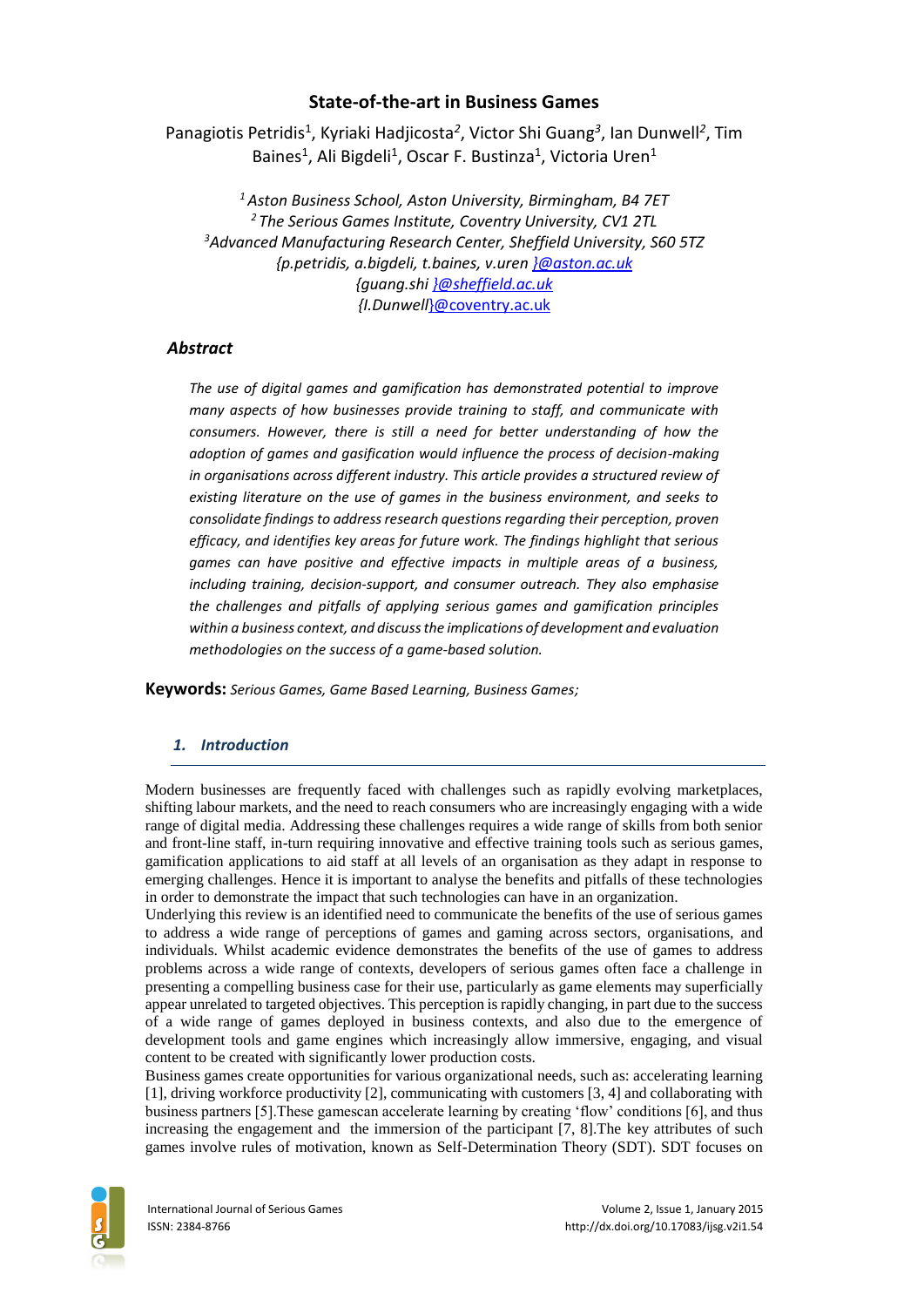three interrelated categories: mastery, relatedness and autonomy, which address the need to allow innate growth and wellbeing tendencies to flourish [3, 9].

Mastery concept in business games refers to the degree of actual interaction between the player and in the game [8]. The mastery of control over tasks allows optimal performance, where people are gravitating to tasks, time often passes quickly and self-consciousness dissolves [10]. People can develop skills through performing optimally challenging tasks [7].

Relatedness concept in business games refers to social connection and desire to interact with other people. It can also manifest itself as a desire for a higher purpose [3]. Business can create cohesion and mutual respect through sparking meaningful social interaction between members in the context of the competition. Relatedness creates opportunities for the company to remove negative elements such as anxiety and fatigue from traditional forms of work. Instead, it creates a fun, engaging and interactive experiences that allow people to focus more on internalizing knowledge and work productively [3].

Autonomy concept in business games refers to the innate need to feel in command of one's life and to be doing that which is meaningful [3]. Freedom to select what to do and how to perform aligns engagement with personal goals and offers an opportunity for interesting and stimulating work [7]. Business games create autonomy by design tasks that are optimally challenging and rewarding.

Business games bridge simulation with entertainment, and can be customized in for different learning styles. Managers can take pieces of the business game elements and embed them in their processes to suit their goals. Werbach and Hunter [3] suggest managers can and should tweak game elements to align their experiences with the firm's objectives.

On the flip side, business games developers face many challenges. Managers can be distracted by glossy promises of business games and miss deep challenges in game designs that can create value to the organization [11]. Promoting business games needs support from top executives and effective top-down communication process [2]. The name of the word 'game' may be biased in the corporate world. Managers may perceive games as frivolous activities [3]. Designing business games that are both fun and educational can be difficult. People are attracted to games for entertainment purposes, which require business games to be both educational and fun. Design of business games requires a combination of experience, the artist's touch, and the time and financial support to make progress [12].

Using a methodology outlined in Section 2, this article reviews the evidence base regarding the benefits of serious games when applied in business settings. Section 3 reports on the findings of the review, categorising the results to clearly define the concept of a serious game in a business context (Section 3.1), reflects on evidence regarding their benefits and drawbacks (Sections 3.2), and puts forward methods for their design and evaluation (Sections 3.3). In concluding (Section 4), the overall findings of the review are considered with respect to their implications for businesses seeking to take advantage of serious games and gamification principles.

### *2. Research Programme*

This Section outlines the approach taken to consolidate the available literature on the use of games in business contexts. In itself, this is a broad area, and therefore Section 2.1 refines the scope of the review, presenting the key research questions used to underpin the review. The search strategy detailed in Sections 2.2-3 was then applied to identify papers relevant to these key research questions.

### *2.1. Aim, scope and research questions*

The aim of the research presented in this paper has been to identify, interpret and summarise the literature currently available on serious games, relating it to the needs of decision-makers and identifying how best to support them in evaluating whether a game or gamification-based approach is relevant to a specific challenge. In scoping this study, the focus has been on articles that are central and relevant to serious games within manufacturing and business contexts.

In terms of research questions, we approached this study by posing the following questions:

- What are the leading examples of serious games for business context (refer to Section 3.1)?
- What are the benefits, limitation, inhibitors and enablers of serious games (refer to Section 3.2/3.3)

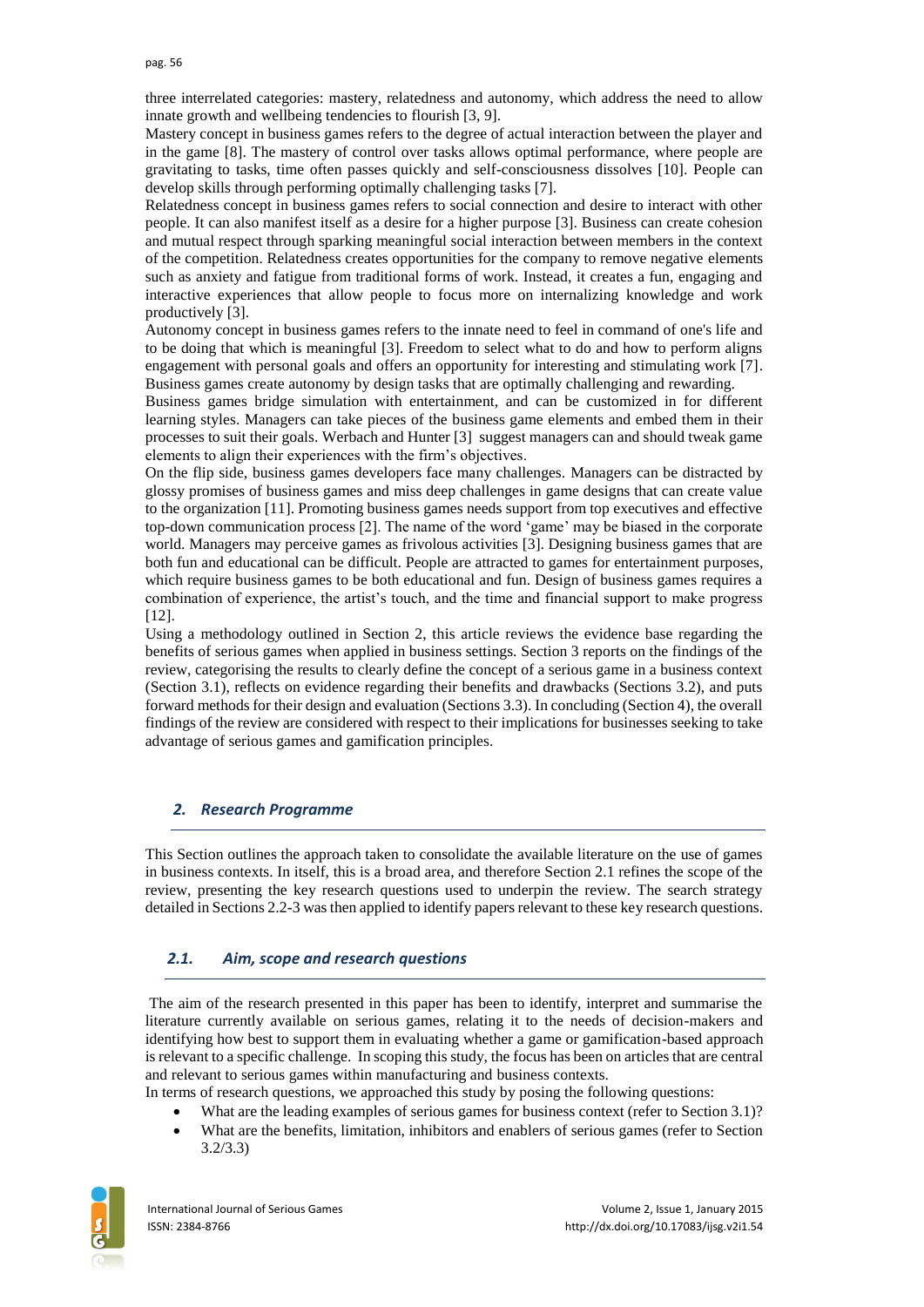What design methodologies can be applied in order to develop a successful serious game (refer Section 3.4)?

The purpose of these questions was to guide the search, with the authors being mindful that existing literature may be insufficient to allow these to lead to conclusive findings; however, identifying the shortfalls in the current evidence base allows for some important areas for future work to be identified in Section 4, addressing question (3).

### *2.2. Search strategy*

The search strategy was developed by first identifying the relevant data sources, time frame and key words. Initially a very broad selection of databases were identified, to cover a diverse range of publication formats including journal articles, conference proceedings, theses, books, and articles from trade journals. These databases included IEEE Explore, ACM, and Inspec, Science Direct database along with the more traditional library cataloguing systems providing access to a variety of journals/conferences. The search strategy initially identified key words that could be associated with Gamification. Examples of these include: serious games, gamification, business games, and game based learning. Initially this study focused on literature published between 2001 and 2013, with their citations being cross-checked to ensure any earlier publications were also captured. The principal research databases were then searched using a range of combinations of these key words. The lists of hits for each search string were firstly edited to remove any duplicate records that appeared, the titles were checked to ensure relevance to the review, and then the abstracts of all other articles and papers were reviewed before selecting publications for a full review. For completeness, an Internet search was also conducted using a similar process to that used with the library databases. The results of of these searches were combined to provide results as outlined in the following section.

## *2.3. Results and analysis*

Initially the search terms identified some 200 articles, reports and theses. These were then carefully filtered to establish 60 documents that were directly relevant to our research enquiry. The analysis itself was aided by applying mind-mapping techniques to capture and cluster the main themes and contributions. These were then presented at an industrial seminar, which helped the researchers to test the clarity and completeness of their findings. These are now discussed in detail.

## *3. Generation of key findings*

The first research question, "What are the leading examples of serious games ", is primarily addressed in Section 3.1, in which several definitions of serious games are put forwards. Subsequent sections then tackle the question of "(What are the benefits, limitation, inhibitors and enablers of serious games" and "What design methodologies can be applied in order to develop a successful serious game?". Identifying the gaps and shortfalls in this evidence base then allows for consideration of key areas for future work in Section 4.

### *3.1. Applications and penetration of serious games to business decisions*

Before considering how games are perceived, it is essential to clarify their definition in the context of this article. "Serious Games" represent a dramatic convergence of games and e-learning technologies in order to provide a rich, immersive virtual learning environments. By combining sophisticated theories of education with cutting-edge technology, serious games have tackled a wide range of challenges ranging from corporate training and education through to emergency medical response. The broadest definition of a serious game, therefore, is perhaps best defined as a game played for a purpose other than entertainment. Zyda [13] provides a broad-stroke definition of a serious game as "a mental contest, played with a computer in accordance with specific rules that uses entertainment to further government or corporate training, education, health, public policy, and strategic communication objectives'. Serious Games are games designed with the purpose not just to entertain, but to also solve a problem. Bogost [14] in his book "Serious Games" defines them as

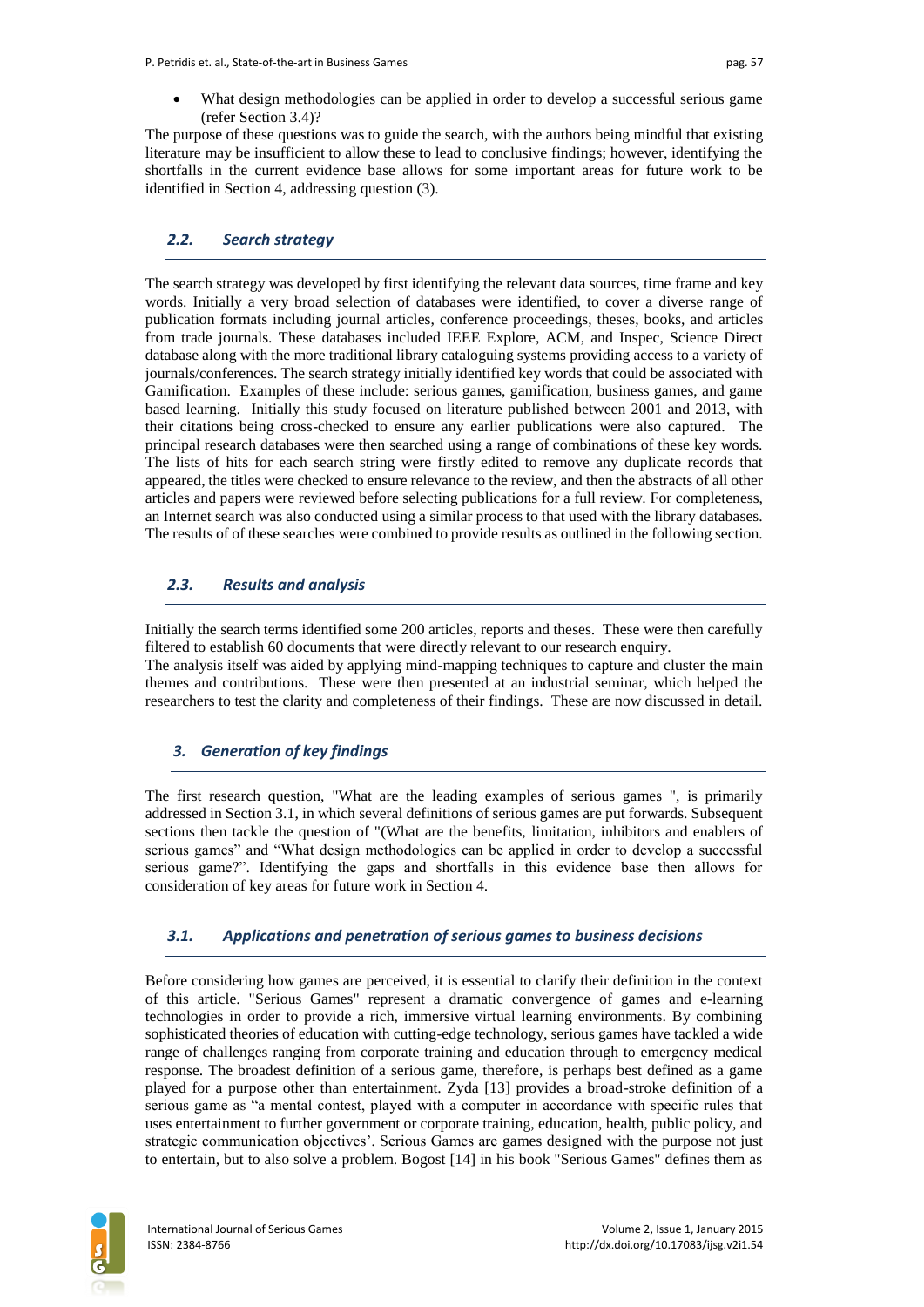games that "have an explicit and carefully through-out educational purpose and are not interned to be played primarily for amusement". In comparison to Gamification, that uses some design elements from games, Serious Games involve any application of the wider ecology of games [15].. For purposes of simplicity in this article, the term Gamification will be used to describe both Gamification and Serious Games.

Today the use of game elements, design and mechanics is incorporated in many aspects of our lives such as education, work, entertainment, communication and exercise. Many researchers have studied the benefits of participating in games in peoples' lives. For example, Jane McGonical [16] mentions numerous aspects that can be promoted through games. Some examples are: motivation, competitiveness, collaboration, creativity, enjoyment, engagement, satisfaction and innovation. Many researchers (i.e. [17-20]) support her claims and provide evidence that games have the capability of satisfying a range of needs found in [21] hierarchy of needs (e.g., creativity, problem solving, morality, spontaneity, self-esteem, confidence, achievement, respect of others, respect by others, friendship, family).

Whilst these definitions provide some insight into how serious games are perceived across sectors, agreeing a definition is only a first step towards understanding the general perception of serious games. This can vary substantially between individuals and organizations: whilst evidence detailed in this article shows games can be a useful productivity tool, it is equally true that some employers have concerns regarding the intrusion of entertainment games into the workplace through both desktop PCs and mobile devices, distracting employees and reducing productivity. Serious games, however, have the potential to satisfy both stakeholders: the employer sees productivity gains through employees who are highly engaged with interactive and entertaining tools or training media, and the employees themselves gain both the pedagogical benefits of more interactive training, and the motivational benefits of engaging gameplay - making work "fun" need not mean sacrificing productivity; in fact, it can enhance it.

Hence, after realising the benefits that can be achieved through the adoption of games and gamification techniques, studying the impact of games in the workplace gained increasing attention from the research community. Reeves and Read [22] claim that games can enhance the overall productivity of employees by boosting collaboration, engagement, creativity, analytical thinking, quick decision making and many other success factors. Researchers [19, 23] have also provided guidelines and developed frameworks for successful and meaningful gamification of real life activities. Numerous businesses have employed gamification as a means to achieve their goals, whether these are enhancing the user experience [24], boosting motivation [25] or promoting engagement [26].

As with any emerging medium, serious games initially represented a high-cost solution, requiring both investments in high-quality artwork, as well significant low-level programming expertise to translate a game design to a finished product. However, as a recent review of game engines for serious purposes demonstrated [27], the creation of tools and environments to support game development have increasingly allowed these costs to be reduced, as has an expanding market for pre-developed game content such as 3D objects, images, and functions. The technological advancements of the last two decades have not only allowed for the creation of sophisticated virtual worlds, but also substantially reduced the costs incurred by their development and deployment. As Internet access became prevalent amongst households in the developed world, it granted access to these virtual worlds to more than two billion visitors. Ryan, Rugby and Przybylski [28] characterise these virtual worlds as immersive, engaging and with increased complexity, and believe that they can be the enablers of numerous social behaviors, activities and goals. Bogost [29] believes that the interactive video games can set the stage for meaningful expression and persuasion, and are often considered an engaging and immersive solution.

Effectiveness studies which focus on measuring the impact of serious games on metrics such as engagement, motivation, and reflection – rather than comparing them to existing teaching methods - are particularly relevant, such as the evaluation of Triage Trainer conducted by de Freitas and Jarvis [30]. This evaluation presented a increasing in learning transfer when comparing serious games with a tabletop game as part of learning. Studies such of that of Mansoor and El-Said [31] have shown that serious games are capable of offering a level of social interaction similar to face-to-face contact, but without the physical restrictions and costs normally imposed by real-world reconstructions of training scenarios.

Rather than promoting serious games as a replacement or alternative to traditional learning methods, it is far more accurate and beneficial to stress their potential as a powerful complement to existing learning approaches. This is evident as the principal approach in references throughout this section: seldom is a game intended to fully replace an existing training programme. However, it is equally

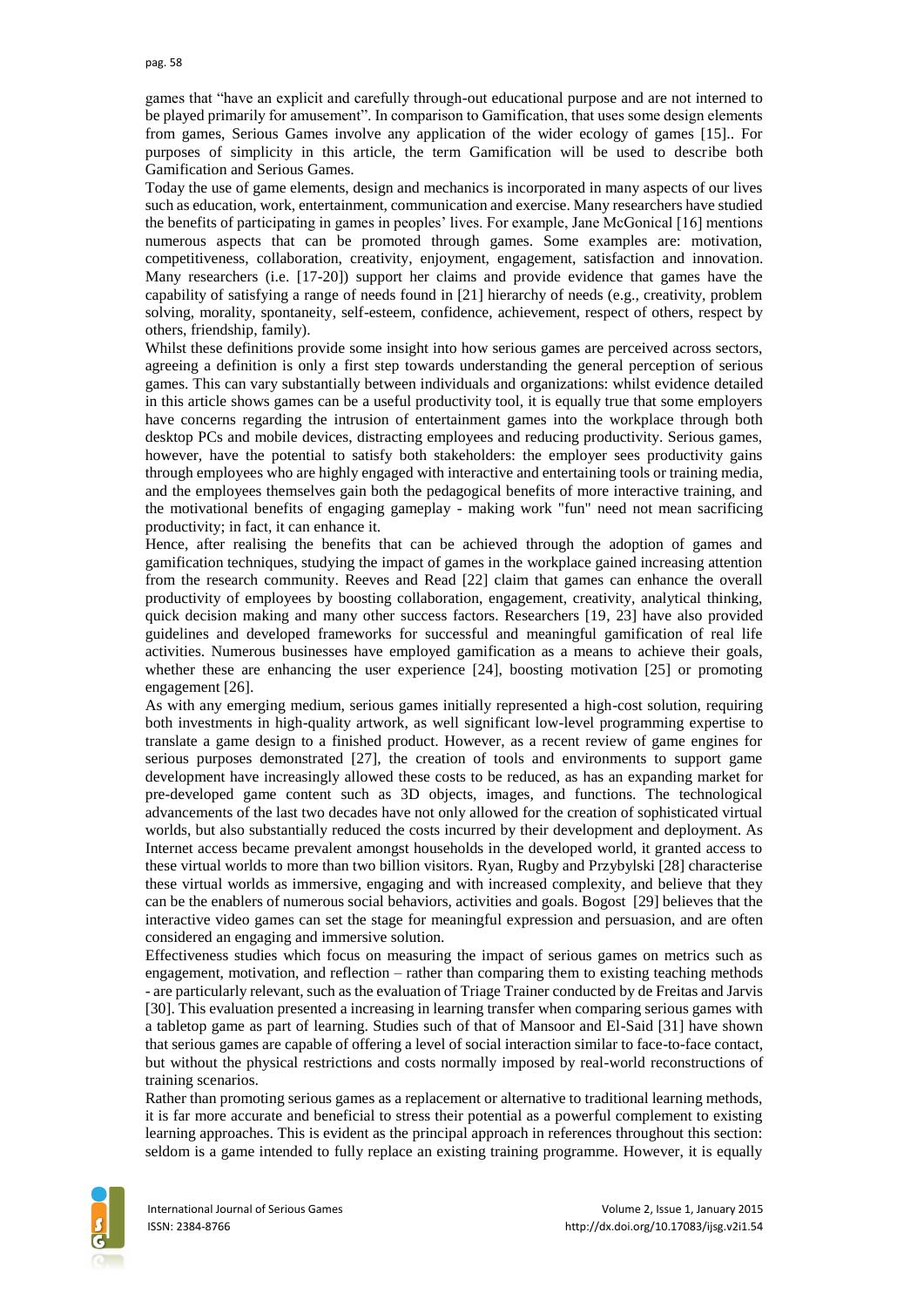true (for example in the case of Triage Trainer), that the use of a serious game can replace elements of existing courses effectively, being blended into other materials. Hence, whilst return on investment (ROI) might be seen from the greater impact of a training intervention with game-based components, rather than its reduced costs, a developed game can offer cost-reduction benefits due to the ease with which it can be distributed, and its capacity for replacing costly simulative or trainerled components of a course. Serious games allow learning practitioners to offer previously difficult to deliver levels of interactivity, dynamism, and feedback to large groups of learners. By successfully addressing the challenge of creating games that are simultaneously compelling and educational, serious games developers are capable of motivating and challenging learners as they explore situations that are impractical or impossible to replicate using existing teaching methods.

How, then, to best communicate these benefits to decision-makers across the business sector? Whilst academic evidence is one part of this puzzle, academic publication alone seldom fulfils all requirements: risk can be difficult to assess, and many evaluations show success in a context-limited sense, with difficulty identifying the underlying drivers and themes which can guarantee success or failure for an individual project. As with any innovative solution, demonstration of value and appraisal of success hinges on the ability to prove ROI, which in turn incurs a need for research or clear metrics for impact, which may be difficult to ascertain when looking at long-term impact on behavior.

Because of their ability to motivate, engage and influence behaviors, serious games are being used in the corporate sector for training, recruitment and marketing and sales , via targeting planning, problem solving and hypothesis verification. However in order to improve the uptake and the evaluation of serious game, it is necessary for the designers to support higher order thinking ( i.e strategic thinking, analysis and interpretation of events, preparation of research questions) and creativity simulation. This can be achieved through the advances in Artificial Intelligence (AI), in particular concerning the simulation of (single) human behavior are needed, in order to allow creation of living worlds, populated with realistic or at least credible non‐player characters (NPCs) (these NPCs are especially necessary for complex environments, in particular related to human sciences and the impact of technologies- refer to section 3.4) [78].

In the next paragraphs the authors are going to present games that were funded by large commercial organizations for corporate training.

Large organizations such as IBM, Cisco and Deloitte are investing resources in using games to train their workforces in areas ranging from compliance training to leadership trainings. These organizations recognize due to the exposure of their workforce to new ICT technologies, new employers are not motivated by the traditional forms of training, resulting into poor trained workforce. Organizations are finding that the application of a game-based learning approach to corporate training is helping them increase employee engagement and drive performance over and above that previously delivered by traditional training approaches.

Serious games provide employees with a compelling context-relevant storyline, achievable goals, constant feedback on their progress and rewards such as achievement badges and public recognition. They also provide employees with opportunities to fail learn from their mistakes and try again in safe environments. Typical examples games used for corporate training are:

IBM's CityOne [32] is a Serious Game for Environment Protection. It is a free to play game which also follows the city simulation model. It aims to help players discover how to make cities and industries smarter by solving real-world business, environmental, and logistical problems. For example there is a business scenario in which a city is running dangerously low on its water supply due to excessive leakage. The game contains various missions/quests which are closely related with energy, water banking and retail industries. As a marketing tool, the game enables companies like IBM to market its products and services in a way that engages existing customers and potential customers more deeply, making the company's value proposition clearer and more compelling.

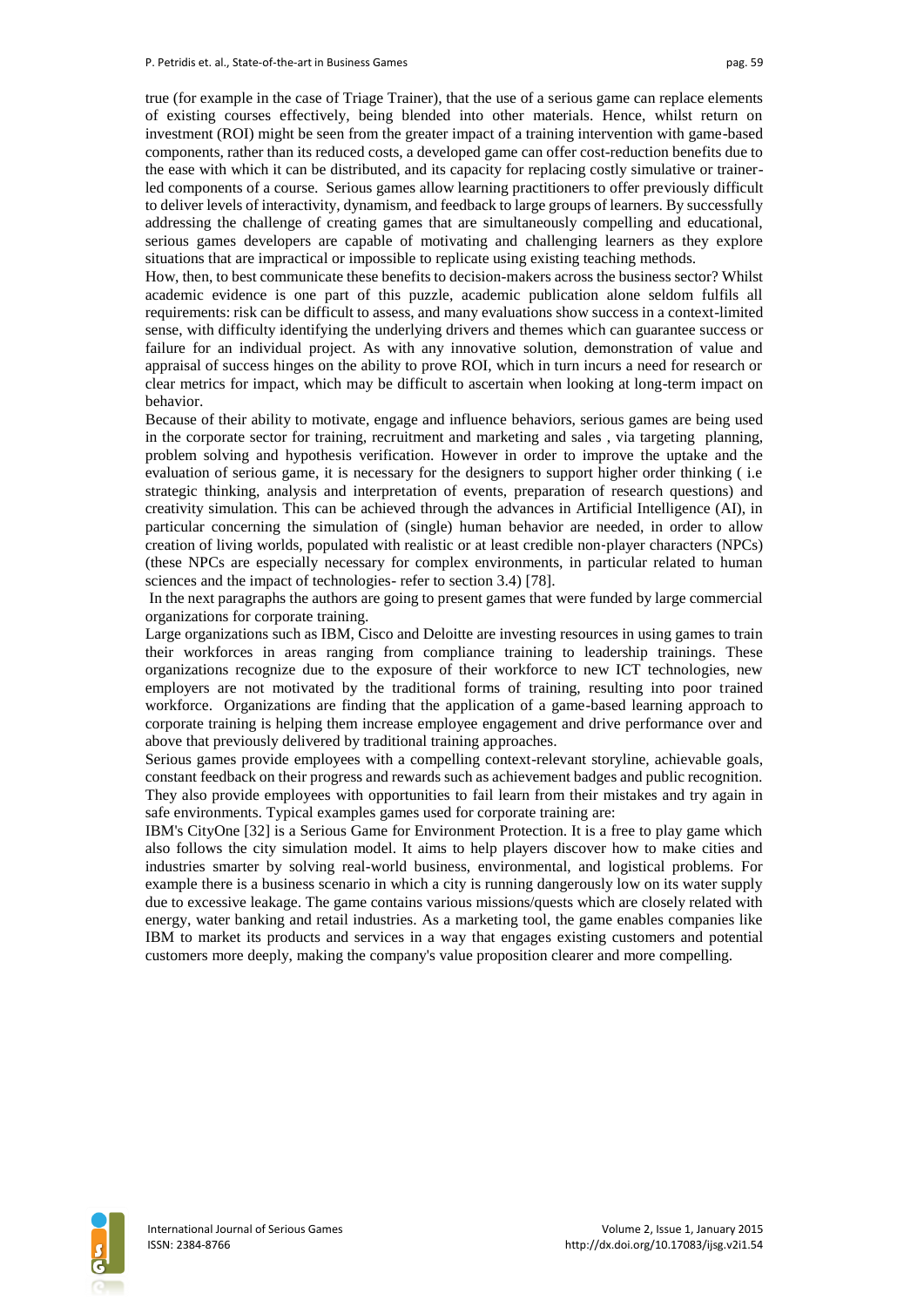

**Figure 1:** IBM CityOne

Siemens uses Plantville [33], a serious game, as an online marketing tool to showcase its products and services. It also uses the game as online recruitment tool and as part of employee training. Plantville gives players the opportunity and challenge of running a virtual factory, complete with evaluation of key performance indicators, allocation of scarce capital funds, and the ability to improve process efficiency with the purchase and installation of Siemens equipment. Factory managers in Plantville are required to hire and deploy workers, balance worker safety and satisfaction against production delivery schedules and continuously adapt strategies to changing external conditions.



**Figure 2:** Siemens SG using a modified version of Plantville

This exploration of the Serious Games leads us to summarise:

**Finding 1:** Serious games are being used for training, recruitment and marketing in many areas such as healthcare, manufacturing and the public sector. Serious games provide opportunity for learning and training, allowing the employees of the company to be rewarded and challenged.

### *3.2. Enablers and inhibitors of serious games*

Whilst the previous section clearly demonstrates the benefits of effective serious games, several key enabling and inhibiting factors have also been shown to affect their uptake. A foremost inhibitor, given the relative infancy of the field when compared to other training media, is a paucity of empirical research relatable to specific business challenges. This in turn can make it challenging to construct a clear business case for a serious game, when compared to a more formal training approach which can build upon a larger corpus of research.

However, as a recent business training review suggested, when seeking to address such goals as behavioral or cultural change within an organization, distributing resources across multiple interventions is likely to yield more success than a single intervention approach [34]. In such a context, a game-based learning approach holds clear potential as an innovative approach to tackling

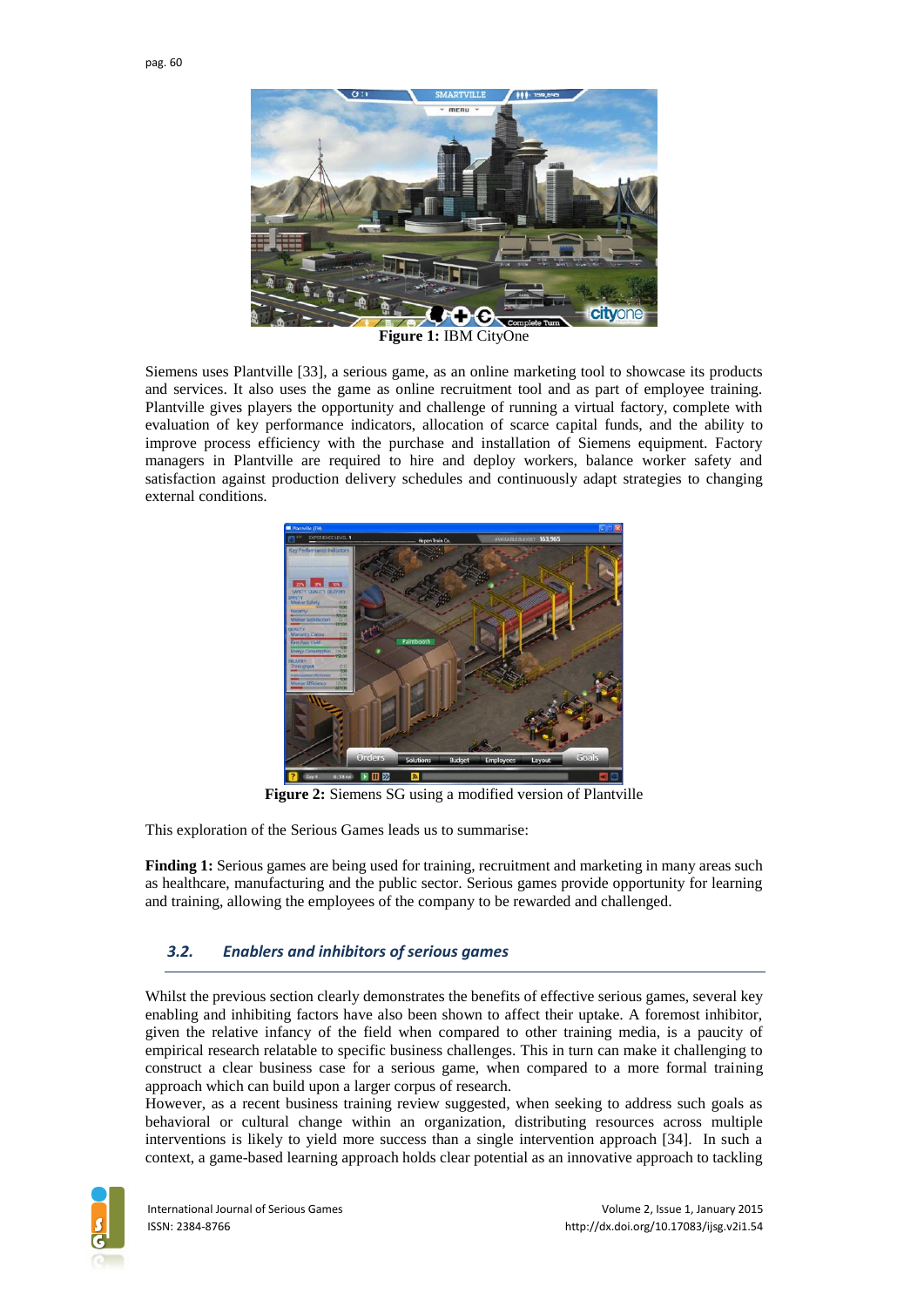a problem, able to communicate concepts in novel ways whilst holding a unique form of appeal for target audiences. As games have frequently been show to work effectively as part of blended learning approaches [35], their potential for integration alongside other forms of learning material has enabled their use as a supplement and enhancement [36] , rather than replacement, for existing training programmes. The ability to support and scaffold game-based learning with external materials also enables more flexible game designs, which can focus on delivery of the content and concepts best suited to game-based learning, rather than attempting to convert an entire training programme to a game-based form. This allows games to focus on higher levels of Bloom's taxonomy [37] , allowing players to apply knowledge and experientially learn, rather than attempt to communicate factual information in isolation.

Traditionally, game-development has been associated with high costs, relative to a more formal method of instruction. Consequently, a previous enabler has been the organizational size: many implementations to-date have been by larger corporations such as IBM [32], with SMEs restricted from adoption by the high cost-per-capita of game-based learning solutions. Emergent gamedevelopment environments are increasingly challenging this presumption, allowing game developers to rapidly and efficiently build serious games [27]. Hence whilst cost could be seen as an inhibitor, the emergence of technologies to streamline the development of games and rapidly create structured, immersive game based content has proven a strong enabler. In particular, as game "engines" handle low-level tasks such as 2- or 3-D rendering, asset management, and common game behaviors and design paradigms, the role of the developer has transitioned from that of a low-level technical developer to high-level concept designer and implementer.

Existing cultures and perspectives on gameplay are a final consideration as both enabling and inhibiting factors. Whilst a recent ISFE report showed over half of European respondents to consider themselves "gamers", the stereotype of the gamer as a young male persists in some sectors [38]. Whilst a wide range of both serious and entertainment games successfully targeting other groups have challenged this assumption, the acceptance of individuals at all levels of an organization's hierarchy of the benefits and potential of game based learning is a key enabling factor. A study of the serious game "Ward off Infection", for example, showed that for hospital wards where senior management struggled to perceive the benefit of the game, this was transferred to front-line staff who subsequently failed to engage [39]. Buy-in at all levels of an organization can be difficult to foster, particularly if senior management are not well-represented in stakeholder groups during the design phase of a game. However, a positive attitude at all levels of an organization has strong benefits in supporting the uptake of any new technology through the generation of perceived usefulness [40], including serious games.

**Finding 2:** Serious games benefit business decision making by engaging and motivating their workforce, improving training outcomes and influence the behavior of their existing and new potential customers, however the effectiveness of the serious games could be influenced by a number of risk factors such as the rate of change of ICT Technologies and the ongoing efforts in order to support the infrastructure, losing the balance between pedagogy and gaming, the change in nature of gamers.

**Finding 3:** The growth in serious games is being enabled by the is a paucity of empirical research relatable to specific business challenges, the growth of the gaming industry, the new generation of games , and by contrast is being inhibited by existing cultures and perspectives on gameplay, unwillingness by the senior manager to adopt the gaming culture.

#### *3.3. Design processes supporting the development of serious*

In this section, we review frameworks and methodologies for the development of serious games, and consider how this relates to a business environment. On a technical level, a digital game is not dissimilar to any other large software development project, and therefore recognized models such as Boehm's spiral [41] are readily applicable. One perspective describes a serious game as an iterative, user-centric agile development project [42]; iteration is expressed as central in a range of methodologies for serious game development [43, 44]. However, in its loosest form, iteration can be suggested as a solution to a wide range of issues; the problem is translating the iterative cycle into one sufficiently pragmatic for game development within resource constraints. In doing so a range of unanswered questions emerge: if investing resources into multiple iterations results in a lower-

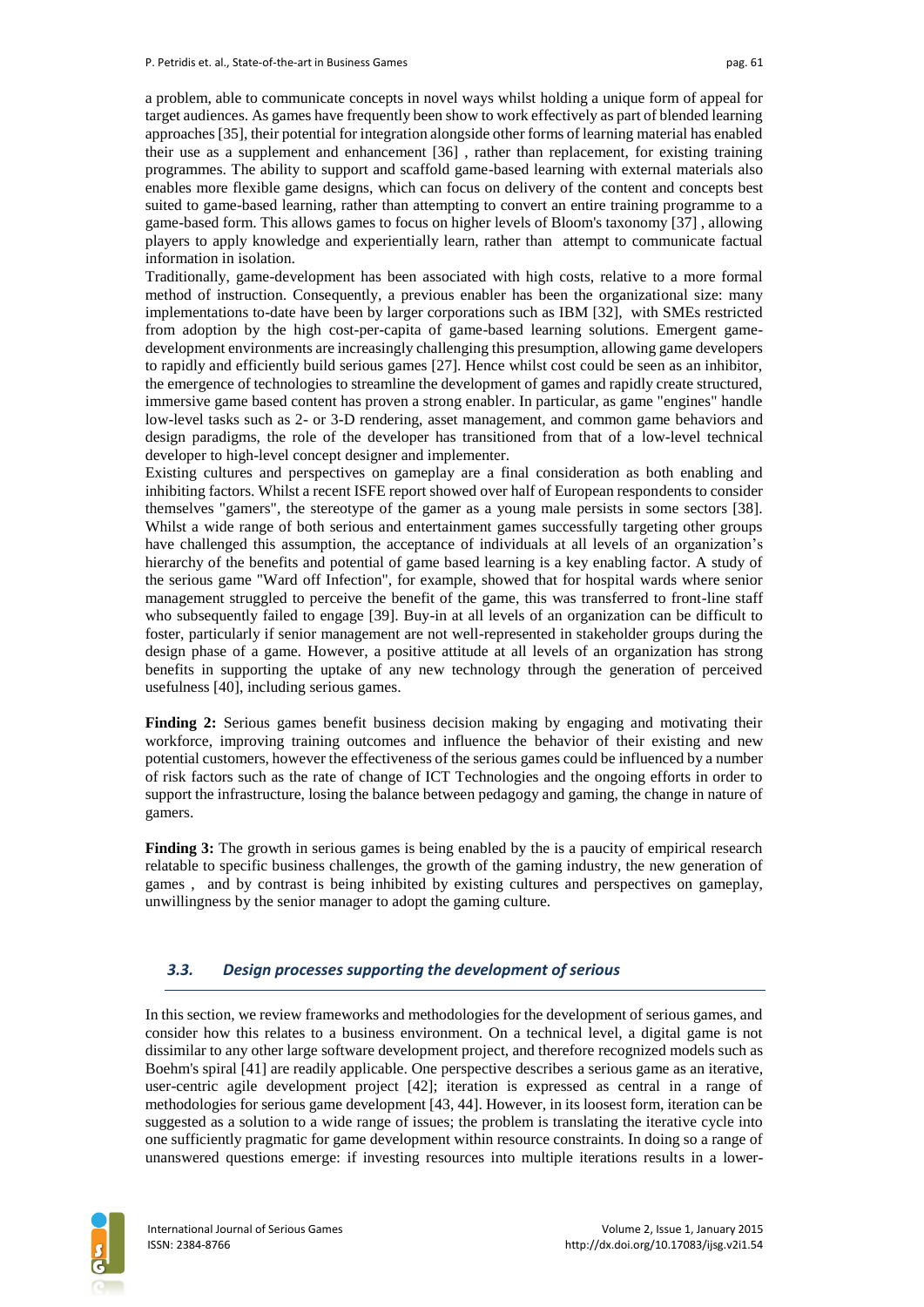fidelity game, does it remain the optimum route in the face of research suggesting such fidelity is so valuable [27]? If we do iterate, how do we ensure each prototype is sufficiently well researched to ensure valuable feedback into the next cycle? Here games again present some unique considerations in terms of both the challenges and potential they afford when used as research instruments [45].

Also noted in literature is the need for development effort to be genuinely collaborative in nature [46, 47], a consequence of the need to balance carefully the needs of engagement with the needs of instructional design [48]. The various stakeholders in a serious game development project are seldom co-located, a major factor in effective collaborative design [47]. Furthermore, the various perspectives of these stakeholders must be considered through objective research rather than subjective input, else a game can risk duplicating existing problems [49]. Similarly, a risk may exist of games being designed to meet stakeholder expectations, taking a simulative route due to the ease in aligning the look-and-feel of the game with that of more conventional educational material. Simulation is partly paradigmatically opposed to gaming: simulations strive for reality, whereas games will readily sacrifice it if it becomes a barrier to user experience. Evidence comparing highfidelity simulations to lower-fidelity games has demonstrated results in favor of the more engaging experience. Social games present a particular challenge from this perspective, as the game may function more as a tool for populating and sustaining a social network, rather than an instructional medium. As such, an entertainment game could serve as an effective "serious" tool, with its key defining characteristic being its owner, rather than its content.

Reports from pragmatic development contexts reinforce these concerns [50]. In addition to overprescription of iteration and reluctance to embrace fully a game-based medium, Werneck and Cheng report other issues to include negotiation within the project, level of scrutiny imposed to more novel approaches, revisioning and postponement, and misinformation on resources. These alone each represent significant barrier in attempting to enact a collaborative development project, even more so when cast in the light of negative perceptions of gaming still noted in some sections of the organizational hierarchy by this study. It is important to consider this study in terms of the single case it reports on, but other studies have similarly reported difficulties in serious game development to arise from the complex multi-organizational structure at the core of many projects [51], as well as the constraints of technology, domain knowledge, user research, and game design. This is reiterated from an alternative perspective in the four-dimensional framework [52], which posits learners, their context, the representational medium, and pedagogic method to be key, though offers little guidance beyond highlighting these initial considerations due to the lack of an evidence base on which to construct such guidelines.

Pervasive and mobile computing offers some potential to move beyond these confines and create new models and mediums for learning transfer. Physical activity is an obvious area for this application which has been explored through a number of systems with positive outcomes [53]. Sensor networks and virtual worlds have also been explored towards more general learning objectives with promising early findings [54]. Frameworks in support of the development and deployment of games in pervasive and mobile contexts are emerging, and though again lacking in conclusive demonstrations of efficacy, provide some relevant considerations. In an attempt to prescribe a framework for persuasive gaming, Oja and Riekki focus primarily on the case of ubiquitous games, noting the importance of access to data and considering both bespoke games and gamification [55]. Omitted, however, are the underlying ethical questions raised when seeking to adjust behavior, and particularly how this access to data can be achieved consensually without compromising the efficacy of the intervention: if we inform users of the purpose of the activity to inform consent, we might similarly compromise its efficacy as a means of "stealthy" learning transfer [56].

**Finding 4:** Effective serious game development requires involvement from stakeholders throughout the development process. Therefore, care should be taken to support stakeholder involvement regardless of development context, supporting where possible co-location and open channels of communication between all parties.

### *3.4. Technologies supporting the development of Serious Games*

The technical state-of-the-art in serious games mirrors that of leisure games [57], however the technical requirements of serious games are frequently more diverse and wide ranging than their entertainment counterparts. Serious game developers frequently resort to bespoke and proprietary development due to their unique requirements, such as [58] and [59], and difficulties exist for game

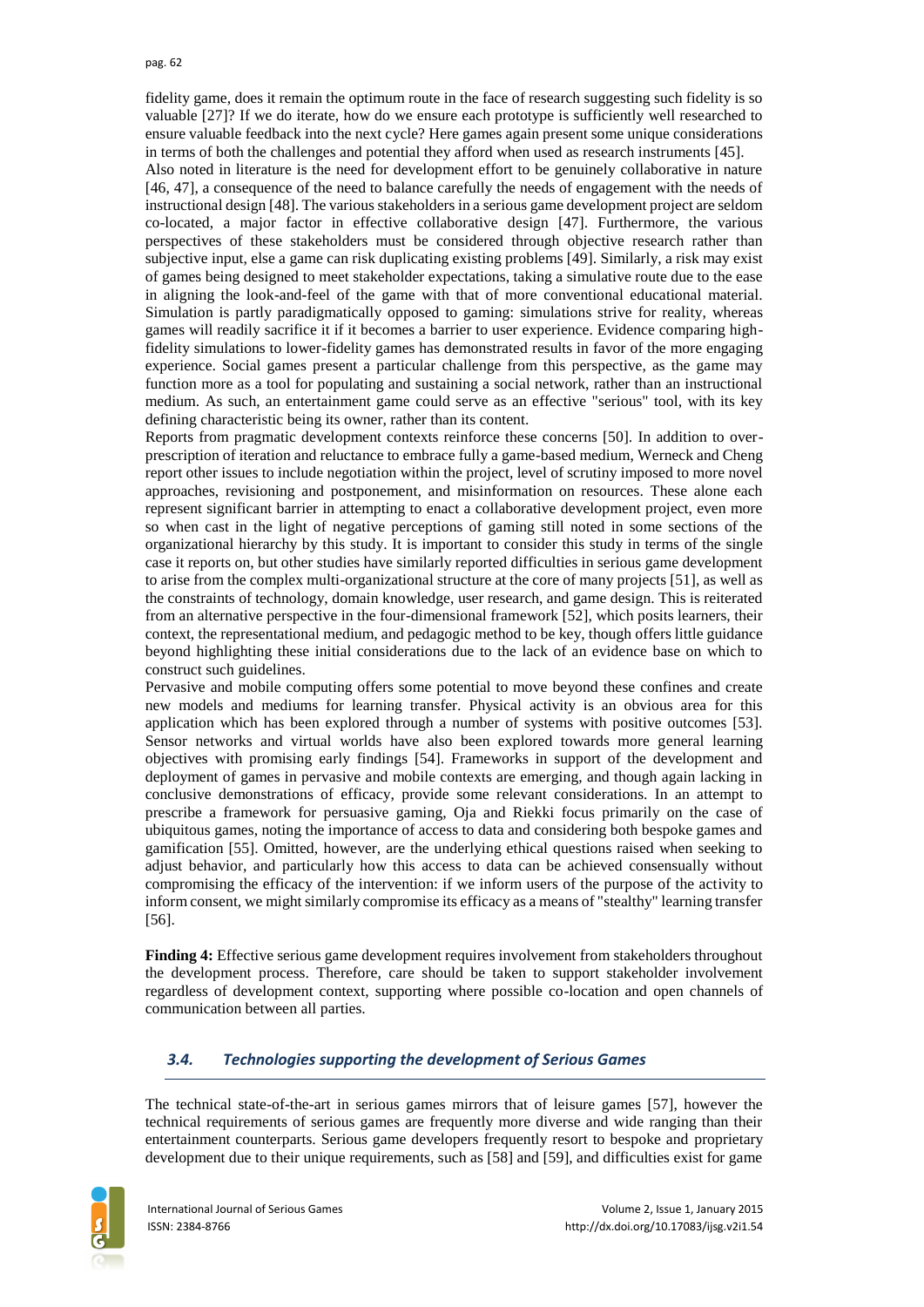engine developers in accurately understanding and supporting the needs of instructional design. The popularity of video games, especially among younger demographics, results in them frequently being perceived as an ideal medium for instructional programmes aimed at hard-to-reach audiences [37]. However, preliminary studies have also shown this demographic responds poorly to low-fidelity games [60], and as a result there has been a trend towards the development of more complex serious games that are informed by both pedagogic and game-play elements.

Although many serious games have limited visual interactivity, immersion and fidelity, there is an increasing motivation to create serious games that intend to support situative (social and peer-driven) and experiential pedagogies; partially because behaviourist approaches have been shown to be limited (e.g. people learn to play the game, not address learning requirements), whilst cognitive approaches struggle to impart deeper learning in the areas of affect and motivation [61]. Furthermore, recent work by Mautone [62] demonstrated enhanced learning when introducing game elements to a standard flight simulator. Consequently, re-evaluation of simulator approaches to incorporate game and game-like elements places an increasing demand for serious game developers to deliver highfidelity solutions. Given this motivation to create immersive, high fidelity serious games, an obvious development choice is to utilise game engines, which provide 'out of the box' support for state-ofthe-art desktop GPU rendering and physics.

One of the most important elements of the creation of serious games is the visual representation of these environments [63]. Although serious games have design goals that are different from those of pure entertainment video games, they can still make use of the wide variety of graphical features and effects that have been developed in recent years [64].

The creation of a serious game is a complex engineering project that requires skill and dedication. The development of a serious game engine is a complicated process that requires time, resources and teamwork. As serious games become more complex, so do the engineering challenges that arise during development of the game. Hence the selection of an ideal engine for this development is crucial. In order to simplify the game engine selection Petridis et.al have designed a framework which allows the developers of the serious game to select the most appropriate engine, based on the technical requirements and the instructional design of the serious games. Based on the framework the game engines are categorized according to their visual/audio fidelity, functionality, networking capabilities, composability and accessibility. Examples of such game engines that are currently used in r corporate training are Unity and Sealund's Just PlayIt .

| Audiovisual       | <b>radio</b> 1. Francwork for comparing engines in SO<br>Rendering |  |  |  |  |
|-------------------|--------------------------------------------------------------------|--|--|--|--|
| Fidelity          |                                                                    |  |  |  |  |
|                   | Animation                                                          |  |  |  |  |
|                   |                                                                    |  |  |  |  |
|                   | Sound                                                              |  |  |  |  |
| <b>Functional</b> | Scripting                                                          |  |  |  |  |
| Fidelity          |                                                                    |  |  |  |  |
|                   | Supported AI Techniques                                            |  |  |  |  |
|                   | Physics                                                            |  |  |  |  |
| Composability     | Import/Export Content                                              |  |  |  |  |
|                   | Developer Toolkits                                                 |  |  |  |  |
| Accessibility     | Learning Curve                                                     |  |  |  |  |
|                   | Documentation and Support                                          |  |  |  |  |
|                   | Licensing                                                          |  |  |  |  |
|                   | Cost                                                               |  |  |  |  |
| Networking        | Client Server/ Peer-to- peer                                       |  |  |  |  |
| Heterogeneity     | <b>Multiplatform Support</b>                                       |  |  |  |  |

| <b>Table 1:</b> Framework for comparing engines in SG |  |  |
|-------------------------------------------------------|--|--|
|                                                       |  |  |

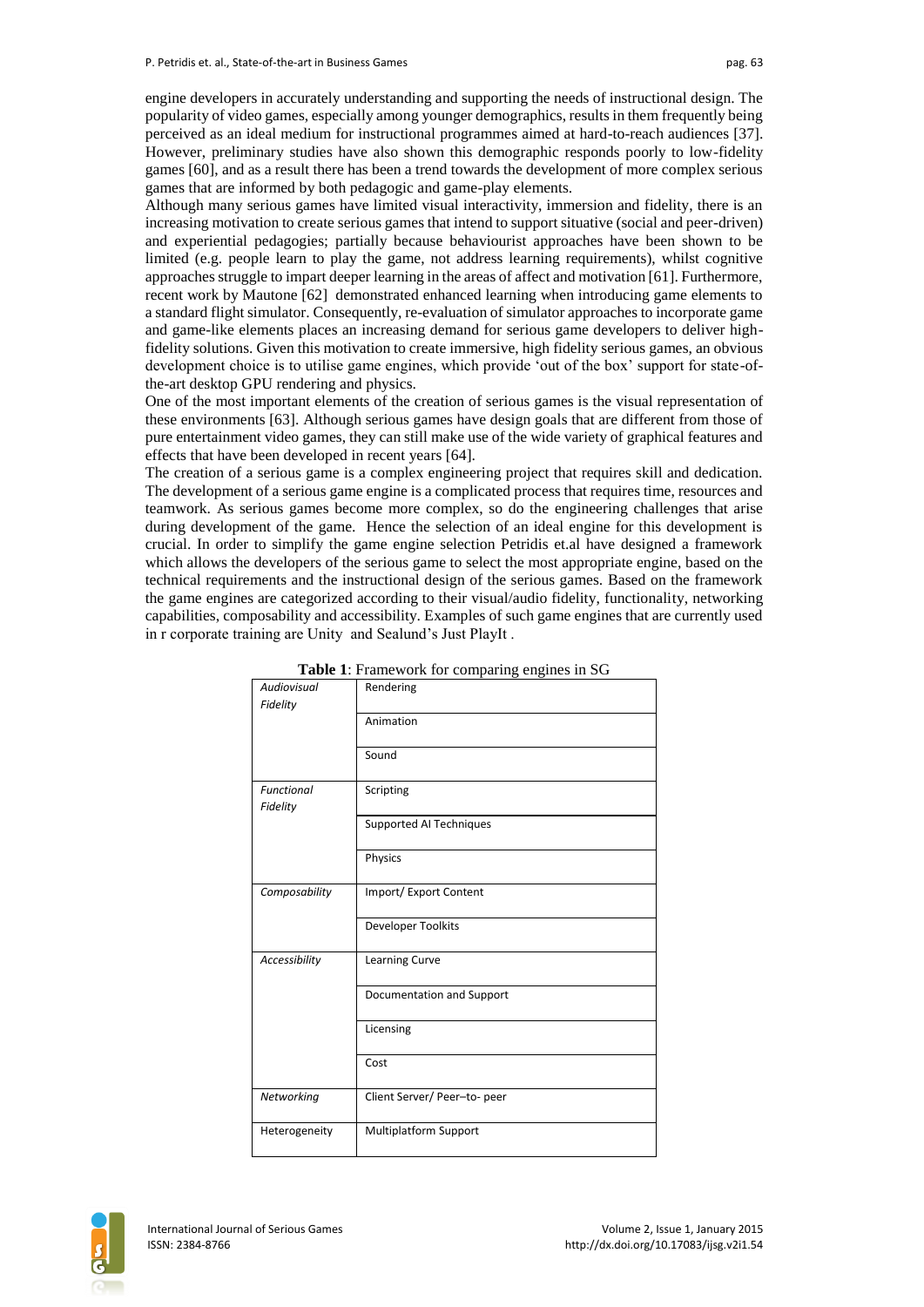**Finding 5:** The technologies supporting the development of serious games has been advanced by the rapid evolution of technology in gaming and ICT industry in the areas of visual fidelity, artificial intelligent, haptic devices and sensors, networking, CPU advancements, etc, though future work should address the many issues surrounding the equation of the learning requirements to the technical features.

### *3.5. Evaluation Methodologies of Serious Games*

There are a few established generic evaluation approaches which can be used to evaluate serious games, however there are dependent between the sector for which the game is designed and the nature of the evaluation design. This presents something of a dilemma when attempting to provide a comprehensive review of evaluation methods: approaches such as randomised control trials [65, 66], focus groups [67], interviews, narrative inquiries, and quantitative analyses of game engine data [68] have all been conducted. As an emerging form of training medium, a strong argument exists that serious games should be evaluated exactly as any other educational medium, and affording them specific consideration with respect to their evaluation detracts from the comparability of any results. Therefore the methodological toolkit of a serious game evaluator needs to be a broad one: often the sector dictates the most appropriate methodology, rather than the use of a serious game itself.

Serious games present an advantage in that the game engine, could be analysed in order to understand the player behavior and through relating this to real-world behavior [68] . Due to the difficulty in assessing factors such as motivation and behavior directly, emphasis has frequently been given to establishing proxy measures of efficacy, such as how realistic a simulation is through analysis of technological aspects of the human-computer interaction [69]. However, Norling notes that believability is often not a paramount concern, and that excessive focus on this criterion can be to the detriment of games' ultimate goals [70]. Thus transposing evaluation simulation methods to serious games is inadequate because the focus of the evaluation should be more focused on the educational content.

It has been shown that serious games must be able to exhibit effective learning transfer, whilst also engaging the user [71, 72]. Several studies have focused on the assessing the gameplay experience in isolation [73]. If a game cannot engage learners, then sourcing an adequate sample of experienced players with whom to assess learning outcomes becomes an impossible task [74]. We therefore go on to describe evaluation techniques with respect to these two key areas of engagement and learning transfer. Engagement has been measured in the medical area for applications such as stroke rehabilitation [24]. Burke et al.[24] identified game design principles for upper limb stroke rehabilitation and present several developed games using video-capture technology. In this case, the evaluation approach adopted a randomized control trial, which monitored usage between healthy subjects and stroke victims, showing positive early results. Heuristic approaches to evaluation also offer some potential [75]. Pinelle et al. by analysing reviews of 108 games identified 12 common classes of usability problems, which lead them to the development of a set of ten usability heuristic based on the problem categories [76].

Several frameworks have been developed such as TILT and Flashlight to evaluate the integration of technology in teaching. However these frameworks evaluate the integration of the technology in teaching rather than learning.

Such a perspective can be difficult to apply for serious games, particularly those distributed online or in an e-learning context where the presence of the tutor cannot be relied upon. Few frameworks specifically delineate methods for game-based learning, understandable, since any such evaluation benefits from its ability to be compared methodologically and in terms of results to other learning solutions. Qualitative work has been used extensively to assess serious games, though it is easy to argue its selection is often grounded more in pragmatism than suitability. Certainly qualitative work can be essential in providing insight into learner response and understanding, and when conducted rigorously can form a core basis on which to build structural models for quantitative assessment. However, qualitative findings alone, particularly with a limited sample size, are often one of the central criticisms of inadequate serious game evaluations.

**Finding 6:** Evaluation methods need to be broadened in order to elicit deep understandings of game efficiency and their impact on learning. Although until now it is evidence that quantitative / statistical methods are often being used in evaluating a serious game, we argue that more qualitative

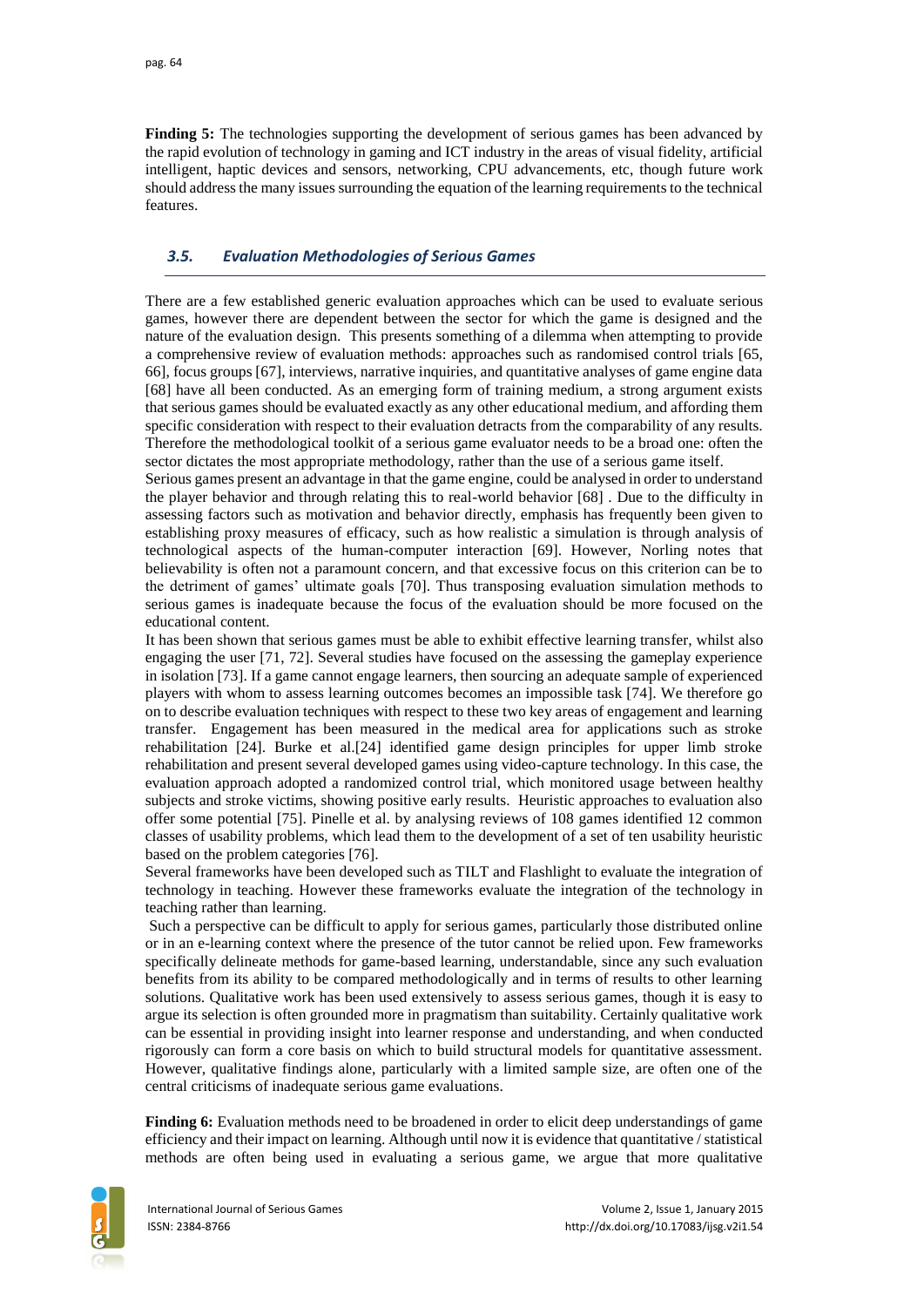evaluations would be necessary in order to discern qualitative differences in conceiving and approaching a serious game.

**Finding 7:** We perceive that the consistent use of such methodologies will help game and learning designers as well as game researchers to understand better what players do in games and thereby becoming better at designing adaptive games and effective game frameworks that transform learning experiences.

#### *4. Discussion*

Learning through play is not a new concept. Educational computer games (i.e serious games), underpinned by pedagogical goals and the appropriate use of game mechanics have potential for learning through the intrinsic ability to engage, motivate and could influence the behaviors of the users. Games through storytelling, quests, rewards and competitions can create an environment in which learning could take place. Large organization such as IBM, Microsoft, Dell, Cisco, etc are using serious games to train their workforce from compliance training to leadership training.

Well-designed serious games can make learning fun, challenging and rewarding. Serious games designers are faced with the challenge of designing a game which is fun, tided up with pedagogical elements[13]. The methodology, then, must safeguard against both these failure conditions: on the one hand, it must ensure the game retains the engaging characteristics that make game-based learning an optimal selection for the learning context; on the other, it must ensure that effective pedagogy is implemented in a synergistic fashion with gameplay elements. Thus the importance for a more formal design methodologies for serious games is well documented [77]. A central challenge in creating a prescriptive approach is being able to sufficiently evidence context-independency of development models, since a proven approach for one serious game may not be applicable to another, given the broad range of topic areas and learner demographics games. Existing e-learning development methodologies have met limited success when transposed to serious gaming, as they emphasise instructional content with little affordance for the unique way in which games attract and retain learners.

In order to create a successful serious game we need to ensure involvement from stakeholders throughout the development process. Therefore, care should be taken to support stakeholder involvement regardless of development context, supporting where possible co-location and open channels of communication between all parties.

Ultimately, the design and implementation of effective serious games must be grounded in pedagogy, as well as technology, and therefore future work should address the many issues surrounding the equation of learning requirements to these identified technical features. Towards this end, future studies will focus upon the analysis of the impact of the various engines and their functionalities on targeted learner groups.

Evaluation methods need to be broadened in order to elicit deep understandings of game efficiency and their impact on learning. Although until now it is evidence that quantitative / statistical methods are often being used in evaluating a serious game, we argue that more qualitative evaluations would be necessary in order to discern qualitative differences in conceiving and approaching a serious game. Playing a serious game predominantly generated a subjective experience, which is based on individual beliefs, conceptions, and actions that are being evoked in a different manner encompassing novel game plays and game mechanics. There is a need to collect, capture and analyse these conceptual artifacts in relation to the affordances of games in order to better map the efficacy of game elements to individual experiences. This may be achieved through applying methodologies that have already been used and proved their rigour in educational research such as phenomenography, grounded theory and action research among others. We perceive that the consistent use of such methodologies will help game and learning designers as well as game researchers to understand better what players do in games and thereby becoming better at designing adaptive games and effective game frameworks that transform learning experiences. In congruence with this, game frameworks that align game play/mechanics with teaching methods, learning styles, feedback and assessment processes would facilitate the process of developing and evaluating complex learning features in games that would literally add the proliferated educational value in a serious game.

#### *5. Conclusions*

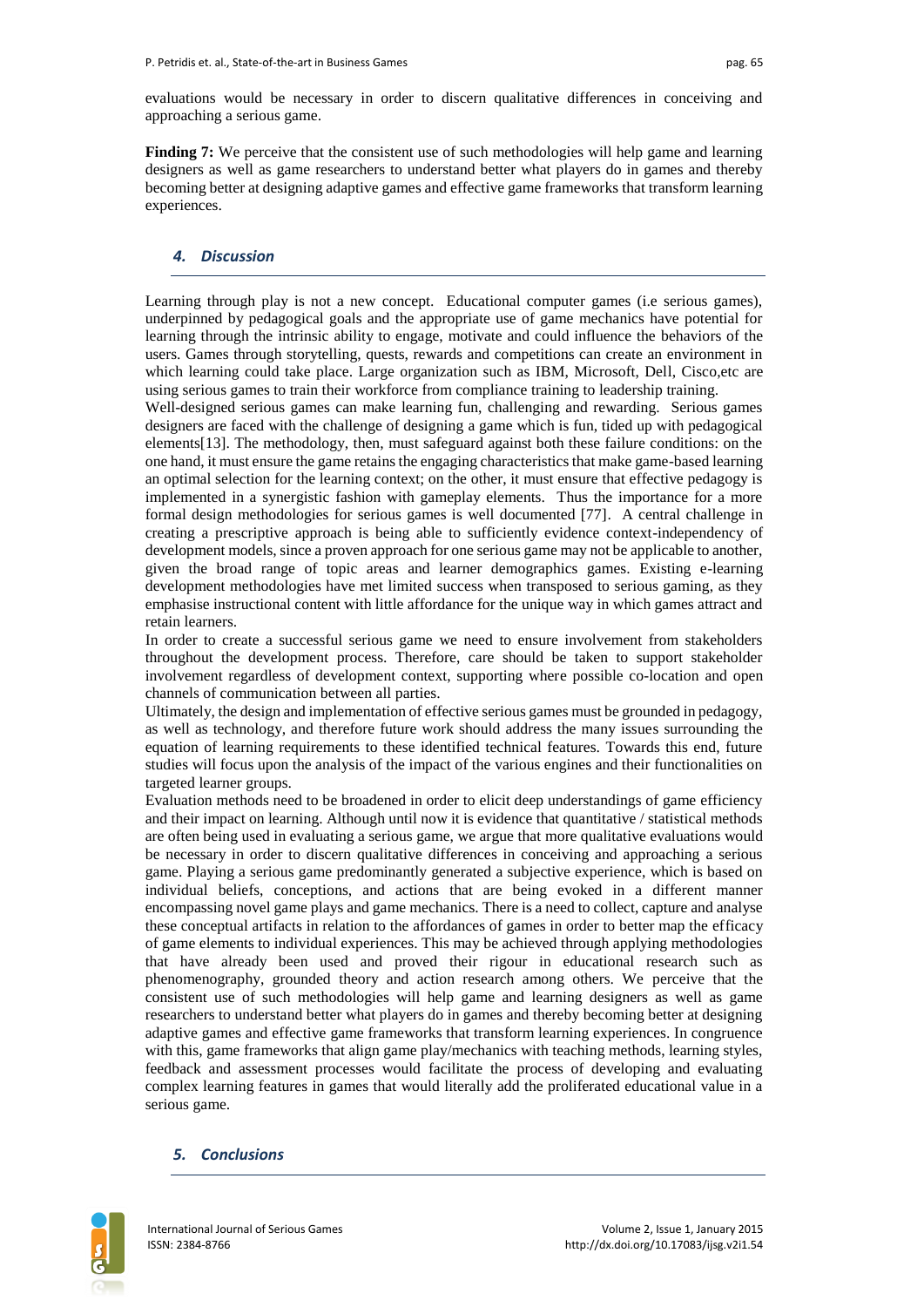This article has presented a structured review of the literature on the use of serious games in a business context. Whilst these benefits in turn have contributed to increased uptake of game-based approaches, serious game developers need to be aware of the need for solutions to provide demonstrable return on investment and solutions to business needs.

The increasing evidence base is already challenging perceptions that work cannot be "fun", and the use of games and gamification principles has demonstrable potential to improve the efficacy of training programmes, increase productivity, and even reach out to a global community of volunteers willing to contribute their time to gamified problem-solving.

The next step will include the implementation of a framework for the creation and evaluation of serious game for business context and especially in the servitization area.

#### *References*

- [1] Laine, T., Using a business game concept to enhance servitization: a longitudinal case study,. Managing Service Quality, 2012, 22: p. 428-446. http://dx.doi.org/10.1108/09604521211281369
- [2] Cook, W., Five Reasons You can't Ignore Gamification. Chief Learning Officer 2013. 12(5): p. 46-55.
- [3] Werbach, K., and Hunter, D., For the Win: How Game Thinking Can Revolutionize Your Business. 2012: Wharton Digital Press.
- [4] Zichermann, G.L., J., Game-Based Marketing: Inspire Customer Loyalty Through Rewards, Challenges, and Contests. 2010: Wiley.
- [5] Hugos, M., Enterprise Games: Using Game Mechanics to Build a Better Business, . 2012,: O'Reilly.
- [6] Csikszentmihalyi, M., Beyond Boredom and Anxiety: Enjoyment and Intrinsic Motivation. 1975, London (United Kingdom): Jossey-Bass Inc.
- [7] Mainemelis, C., When the muse takes it all: A model for the experience of timelessness in organizations, Academy of Management Review, 2001, 26, p. 548-565. http://dx.doi.org/10.2307/3560241
- [8] Bedwell, W.L., Pavlas, D., Heyne, K., Lazzara, E. H. & Salas, E., Toward a Taxonomy Linking Game Attributes to Learning: An Empirical Study, Simulation and Gaming, 2012, 43, p. 729- 760. http://dx.doi.org/10.1177/1046878112439444
- [9] Deci, E.L.R., R. M., Handbook of Self-determination Research,. University of Rochester's Press., 2004.
- [10] Pink, D.H., Drive: The surprising truth about what motivates us, Canongate, 2010,.
- [11] Shelton, T., Business Models for the Social Mobile Cloud: Transform Your Business Using Social Media, Mobile Internet, and Cloud Computing, 2013: John Wiley & Sons. http://dx.doi.org/10.1002/9781118555910
- [12] Edery, D.M., E., Changing the Game: How Video Games Are Transforming the Future of Business, 2008: FT Press.
- [13] Zyda, M., From visual simulation to virtual reality to games. IEEE Computer, 2005.
- [14] Bogost, I., Procedural Retorics' in Persuasive Games: The Expressive Power of Videogames., ed. Anon. 2007. 1-64.
- [15] Deterding, S., Khaled, R., et al. , Gamification: Towards a Definition. CHI, 2011.
- [16] McGonigal, J., Reality is Broken: Why Games make Us Better and how they can Change the World. 2011, New York,: The Penguin Press.
- [17] Gee, J.P., What video games have to teach us about learning and literacy. 2003: New York: Palgrave Macmillan.
- [18] Zhang, P., Motivational Affordances: Reasons for ICT Design and use. Communications of the ACM, 2008. 51(11): p. 145-147. http://dx.doi.org/10.1145/1400214.1400244
- [19] von Ahn, L., Dabbish, L., Designing Games with a Purpose. Communications of the ACM, 2008. 51(8): p. 58-67. http://dx.doi.org/10.1145/1378704.1378719
- [20] Sánchez, J., and Olivares, R.. Problem Solving and Collaboration using Mobile Serious Games'. Computers & Education 2011. 57(3): p. 1943-1952. http://dx.doi.org/10.1016/j.compedu.2011.04.012
- [21] Maslow, A.H., Motivation and Personality. 1954, New York,: Harper and Row.

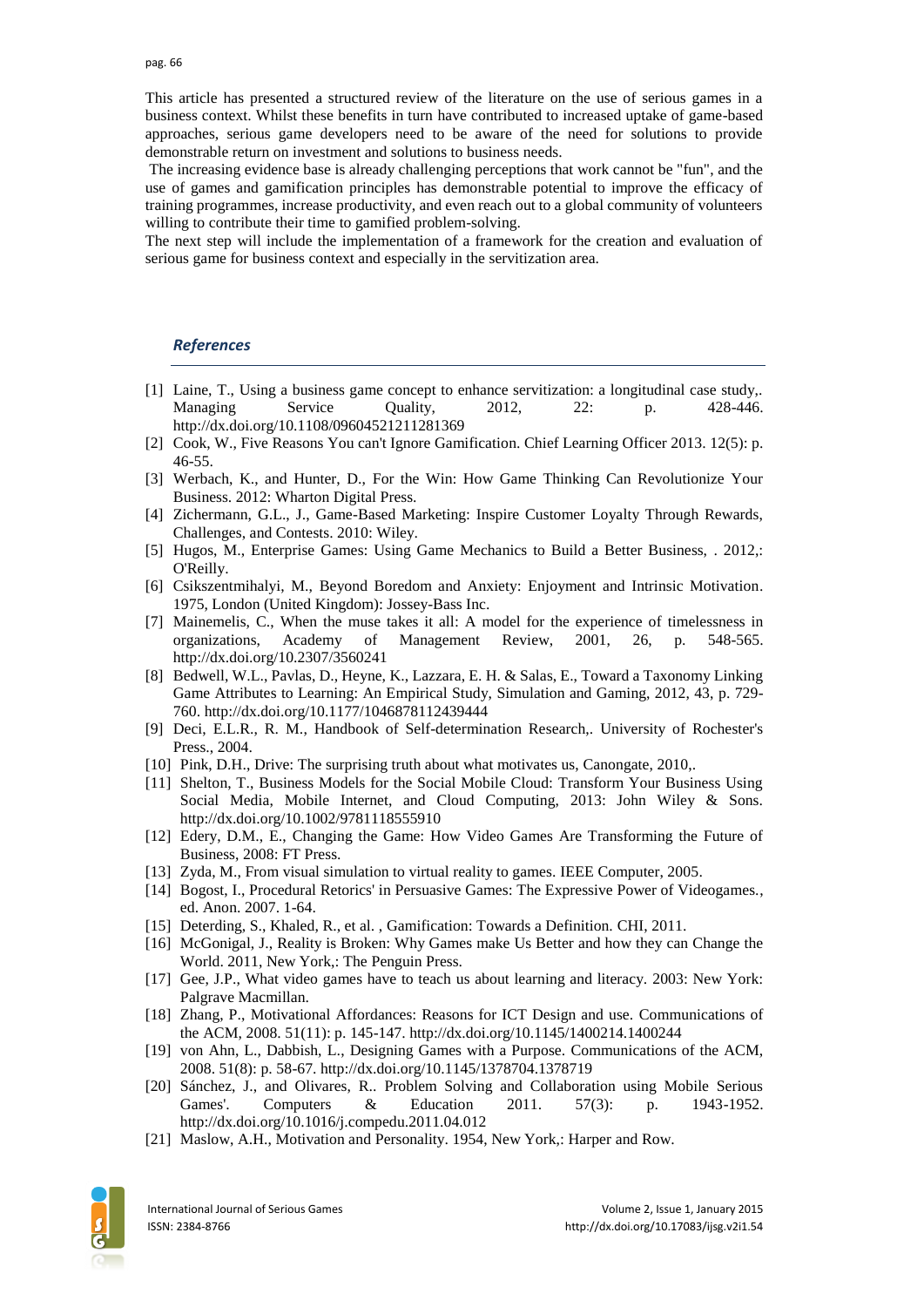- [22] Reeves, B., and Read, J. L.,, Total Engagement: Using Games and Virtual Worlds to Change the Way People Work and Businesses Compete. 2009, MA: Boston,: Harvard Business School Publishing.
- [23] Nicholson, S., A User-Centered Theoretical Framework for Meaningful Gamification, in games+learning+society 8.0.2012: Madison, USA.
- [24] Burke, J., et al., Optimising engagement for stroke rehabilitation using serious games. The Visual Computer, 2009. 25(12): p. 1085-1099. http://dx.doi.org/10.1007/s00371-009-0387-4
- [25] Deterding, S., Gamification: designing for motivation. interactions, 2012. 19(4): p. 14-17. http://dx.doi.org/10.1145/2212877.2212883
- [26] Thom, J., Millen D., and DiMicco, J., Removing Gamification from an Enterprise SNS, in CSCW '12 Proceedings of the ACM 2012 Conference on Computer Supported Cooperative Work. 2012: Washington, USA.
- [27] Petridis, P., et al., An Engine Selection Methodology for High Fidelity Serious Games, in Proceedings of the 2010 Second International Conference on Games and Virtual Worlds for Serious Applications2010, IEEE Computer Society. p. 27-34. http://dx.doi.org/10.1109/VS-GAMES.2010.26
- [28] Ryan, R., Rigby, C., and Przybylski, A., The Motivational Pull of Video Games: A Self-Determination Theory Approach'. Motivation and Emotion 2006. 30 (2006): p. 347-363.
- [29] Bogost, I., ed. Persuasive Games the expressive power of videogames. MIT Press, Cambridge, MA. 2007.
- [30] Jarvis, S., de Freitas, S., Evaluation of an Immersive Learning Programme to support Triage Training, in Proceedings of the 1st IEEE International Conference in Games and Virtual Worlds for Serious Applications, IEEE Computer Society,2009: Coventry, UK. p. 117-122.
- [31] Mansour, S. and M. El-Said, Multi-players role-playing educational serious games: A link between fun and learning. The International Journal of Learning, 2008. 15 (11): p. 229-240.
- [32] mmo News. M's CityOne: This is a Serious Game for Environment Protection. 2012 [18/05/2012]; Available from: [http://news.mmosite.com/content/2010-05-](http://news.mmosite.com/content/2010-05-04/ibm_s_cityone_this_is_a_serious_game_for_environment_protection.shtml) [04/ibm\\_s\\_cityone\\_this\\_is\\_a\\_serious\\_game\\_for\\_environment\\_protection.shtml.](http://news.mmosite.com/content/2010-05-04/ibm_s_cityone_this_is_a_serious_game_for_environment_protection.shtml)
- [33] Brownhill, I., Does gaming have a role to play in employee engagement? Strategic HR Review 12.1, 2012. 7(7).
- [34] Arnab, S., Brown,K., Clarke,S., Dunwell,I., Lim,T., Suttie,N., Louchart,S., Hendrix,M., de Freitas,S.,, The Development Approach of a Pedagogically-Driven Serious Game to support Relationship and Sex Education (RSE) within a classroom setting. Computers & Education, 2013. 69, p. 15-30. http://dx.doi.org/10.1016/j.compedu.2013.06.013
- [35] Dunwell, I., Petridis, P., Arnab, S., Protopsaltis, A., Hendrix, M., de Freitas, S., Blended Game-Based Learning Environments: Extending a Serious Game into a Learning Content Management System, in ALICE 2011: International Workshop on Adaptive Learning via Interactive, Collaborative and Emotional approaches, at INCOS 2011: Third International Conference on Networking and Collaborative Systems 2011.
- [36] Baalsrud Hauge, J., et al., Implications of learning analytics for serious game design. 2014.
- [37] Malone, T.W., Lepper, M. R., Making learning fun: A taxonomy of intrinsic motivations for learning, in In Aptitude, learning and instruction: III. Conative and affective process analyses, F.J. Snow R. E., Editor 1987: Erlbaum. p. 223-253.
- [38] Isfe. 2010; Available from: [http://www.isfe.eu/objects/education.](http://www.isfe.eu/objects/education)
- [39] Dunwell, I., & Jarvis, S., A Serious Game for On-the-Ward Infection Control Awareness Training: Ward Off Infection, in erious Games for Healthcare: Applications and Implications, I.D. S. Arnab, & K. Debattista (Eds),,2013, Hershey, PA: Medical Information Science Reference. p. pp. 233-246,.
- [40] Davis, F.D., Perceived usefulness, perceived ease of use, and user acceptance of information technology. MIS Quarterly, 1989. 13(3): p. 319–340. http://dx.doi.org/10.2307/249008
- [41] Boehm, B.W., A spiral model of software development and enhancement, in Software risk management, 1989, IEEE Press. p. 26-37.
- [42] Asuncion, H., et al., Serious game development as an iterative user-centered agile software project, in Proceedings of the 1st International Workshop on Games and Software Engineering2011, ACM: Waikiki, Honolulu, HI, USA. p. 44-47. http://dx.doi.org/10.1145/1984674.1984690
- [43] Nadolski, R.J., et al., EMERGO: A methodology and toolkit for developing serious games in higher education. Simul. Gaming, 2008. 39 (3), p. 338-352. http://dx.doi.org/10.1177/1046878108319278

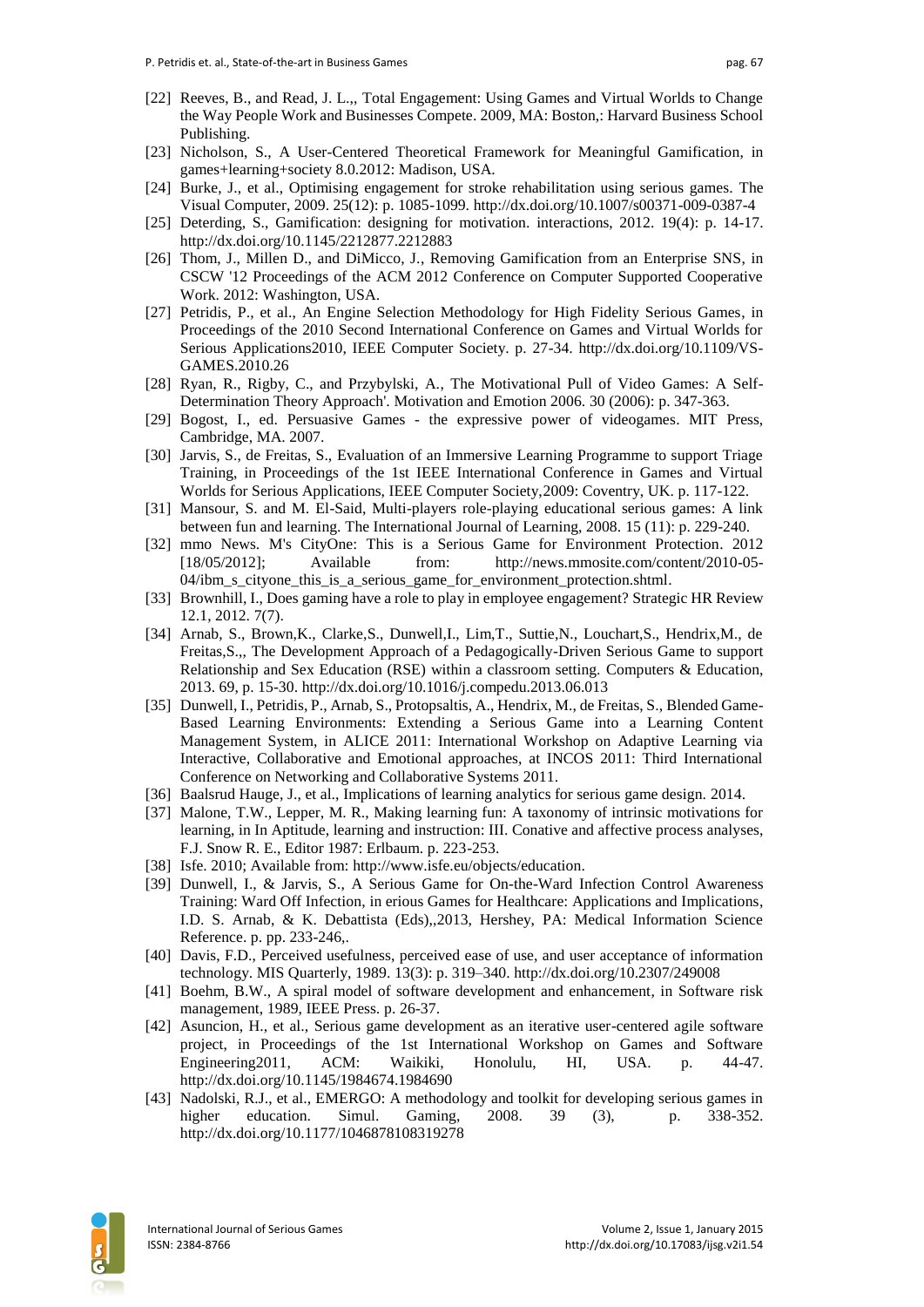- [44] Kelle, S., et al., Standardization of game based learning design, in Proceedings of the 2011 international conference on Computational science and its applications - Volume Part IV2011, Springer-Verlag: Santander, Spain. p. 518-532.
- [45] Gamez, E.H.C., et al., Video games as research instruments, in Proceedings of the 28th of the international conference extended abstracts on Human factors in computing systems2010, ACM: Atlanta, Georgia, USA. p. 4493-4496.
- [46] Taylor, A.-S.A., et al., The Birth of Elinor: A Collaborative Development of a Game Based System for Stroke Rehabilitation, in Proceedings of the 2009 Second International Conference in Visualisation2009, IEEE Computer Society. p. 52-60. http://dx.doi.org/10.1109/VIZ.2009.19
- [47] Tran, M.Q. and R. Biddle, Collaboration in serious game development: a case study, in Proceedings of the 2008 Conference on Future Play: Research, Play, Share2008, ACM: Toronto, Ontario, Canada. p. 49-56.
- [48] Zyda, M., From visual simulation to virtual reality to games. IEEE computer, 2005. 38(9): p. 25-32. http://dx.doi.org/10.1109/MC.2005.297
- [49] Dunwell, I. and S. Jarvis, A Serious Game for On-the-Ward Infection Control Awareness Training: Ward Off Infection, in Serious Games for Healthcare: Applications and Implications, S. Arnab, I. Dunwell, and K. Debattista, Editors. 2012, IGI Global.
- [50] Werneck, E. and M. Chang, Where Academics Meet the Real World: Difficulties Encountered When Conducting a Project for Designing a Game-Based Learning in a Company, in Proceedings of the 4th International Conference on E-Learning and Games: Learning by Playing. Game-based Education System Design and Development2009, Springer-Verlag: Banff, Alberta, Canada. p. 176-183.
- [51] Khaled, R. and G. Ingram, Tales from the front lines of a large-scale serious game project, in Proceedings of the 2012 ACM annual conference on Human Factors in Computing Systems2012, ACM: Austin, Texas, USA. p. 69-78.
- [52] De Freitas, S. and M. Oliver, A four dimensional framework for the evaluation and assessment of educational games., in Paper presented at the Computer Assisted Learning Conference 2005.2005.
- [53] Fujiki, Y., et al., NEAT-o-Games: blending physical activity and fun in the daily routine. Comput. Entertain., 2008. 6(2): p. 1-22. http://dx.doi.org/10.1145/1371216.1371224
- [54] Mottola, L., A.L. Murphy, and G.P. Picco, Pervasive games in a mote-enabled virtual world using tuple space middleware, in Proceedings of 5th ACM SIGCOMM workshop on Network and system support for games2006, ACM: Singapore. p. 29. http://dx.doi.org/10.1145/1230040.1230098
- [55] Oja, M. and J. Riekki, Ubiquitous framework for creating and evaluating persuasive applications and games, in Proceedings of the 6th international conference on Grid and Pervasive Computing2012, Springer-Verlag: Oulu, Finland. p. 133-140.
- [56] Hildmann, H., A. Uhlemann, and D. Livingstone, Simple mobile phone based games to adjust the player's behaviour and social norms. Int. J. Mob. Learn. Organ., 2009. 3(3): p. 289-305. http://dx.doi.org/10.1504/IJMLO.2009.026314
- [57] Anderson, E.F., McLoughlin, L., Liarokapis, F., Peters, C., Petridis, P., de Freitas,S. Serious Games in Cultural Heritage. in 10th VAST International Symposium on Virtual Reality, Archaeology and Cultural Heritage (VAST '09), VAST-STAR, Short and Project Proceedings, Eurographics. 2009. Malta, 22-25
- [58] Playgen. Make Games and Simulations with PlayGen. 2010 21/06//2010]; Available from: [http://playgen.com/.](http://playgen.com/)
- [59] PIXELearning. Pixel Learning: Serious games and immersive simulation for learning and development. 2010 21/06/2010]; Available from: [http://www.pixelearning.com/.](http://www.pixelearning.com/)
- [60] De Freitas, S., Liarokapis, F., Rebolledo-Mendez, G., Magoulas, G., Poulovassilis, A., Developing an evaluation methodology for immersive learning experiences in a virtual world, in Proceedings of 1st IEEE conference on Games and Virtual Worlds for Serious Applications2009. p. 43-50.
- [61] Egenfeldt-Nielsen, S., Beyond edutainment: exploring the educational potential of computer games, 2005, IT-University Copenhagen.
- [62] Mautone, T., Spiker, V., Karp, D., Using Serious Game Technology to Improve Aircrew Training, in In Proc. of I/ITSEC 20082008.
- [63] Robillard G., B.S., Fournier T., Renaud P., Anxiety and presence using VR immersion: a comparative study of the reactions of phobic and non-phobic participants in therapeutic virtual